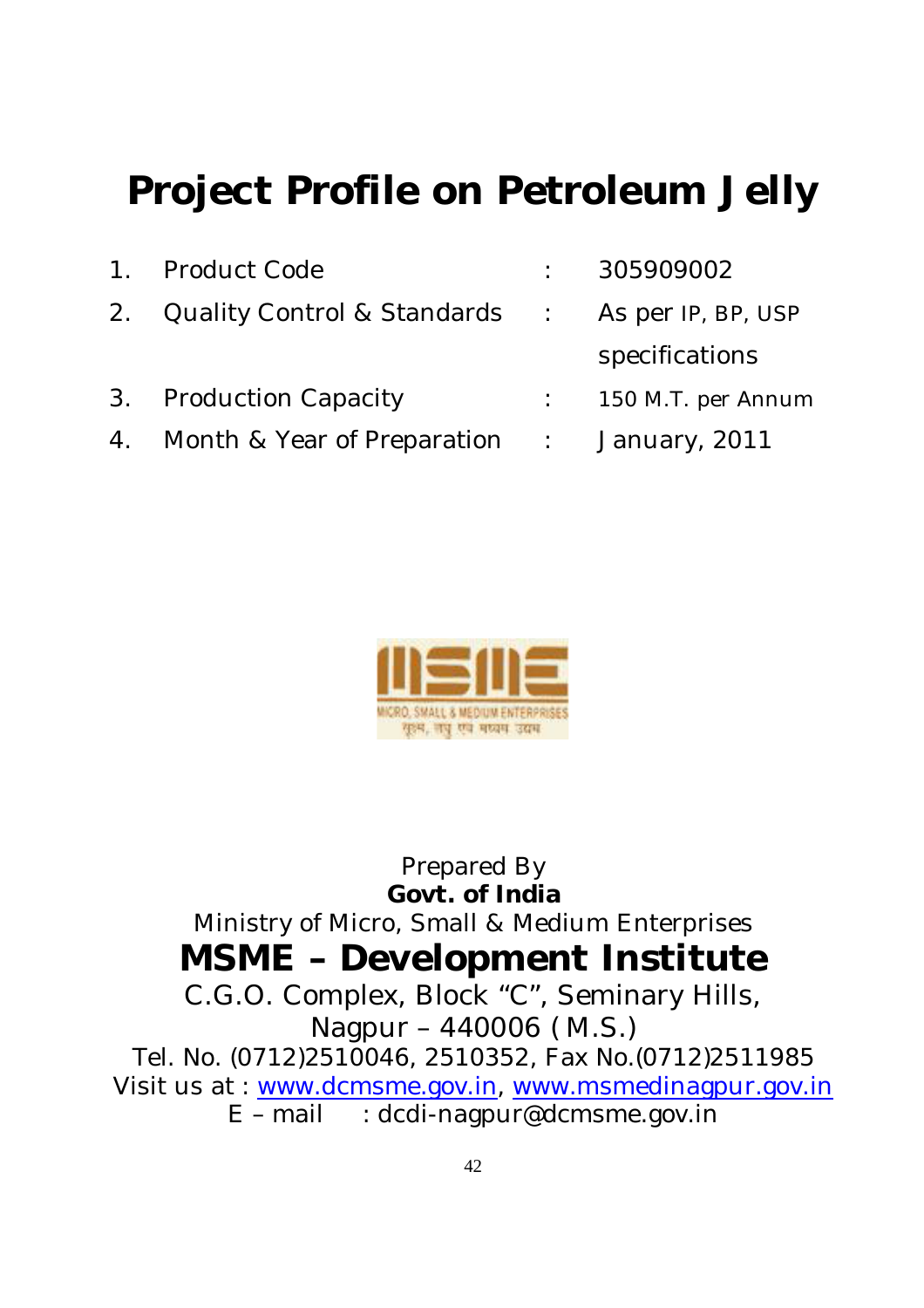#### **1. INTRODUCTION :**

Petroleum Jelly is also known as Mineral Jelly or Petrolatum. It is mostly used in emulsion form in cosmetics & pharmaceutical for the preparations of various creams, ointments, lotions etc. Commercial Petroleum Jelly is used in the manufacturing of lubricants & Grease. Petroleum Jelly of good quality is used in Vaseline manufacturing. It is also used as a moisturizer in good quality toilet soaps. It also finds its use as a anti rusting agent for iron goods like blade, wire surgical instruments etc. It is available in the market in various forms. It may be white, yellow, green or may be of some colour depending upon ingredients used. This project is prepared for white petroleum jelly, which can be used in cosmetics and pharmaceuticals. Hence strict quality control is required for the manufacturing of this item.

### **2. MARKET POTENTIAL:**

Various Cosmetics and pharmaceuticals are used by the large number of people in general for wounds, cuts, burns, skin diseases. In today's business word, more and cosmetics industries are coming up and there by increasing the demand for the raw materials like petroleum jelly. Hence it can be assumed that the petroleum jelly is having very good market potential in view of development of cosmetic & pharmaceutical industry in India.

#### **3. BASIS & PRESUMPTIONS :**

- **a.** The production is based on single shift of eight hours and 300 working days per annum.
- **b.** The cost in respect of Plant & Machinery has been taken at the time of preparation of Project Profile, which may vary from place to place and time to time.
- **c.** Labour charges has been taken as per Govt. norms.
- **d.** It is presumed that plant will work at 50% efficiency in the first year, 60% in the second year and 70% in the third year.

# **4. IMPLEMENTATION SCHEDULE :**

It will take about eight months to start commercial production as under :

| Sr. No. | <b>Activity</b>                          | <b>Estimated Period</b>       |
|---------|------------------------------------------|-------------------------------|
| 01.     | Registration under MSME Act              | $0 - 1$ Month                 |
| 02.     | Preparation of Scheme                    | $0 - 1$ Month                 |
| 03.     | Sanction of Loan                         | $1 - 5$ Month                 |
| 04.     | Placement of Order for Plant & Machinery | $5 - 6$ Month                 |
| 05      | Power & Water Connection                 | $5 - 6$ Month                 |
| 06.     | Installation of Plant & Machinery        | $6 - 7$ Month                 |
| 07.     | Procurement of Raw material & Trial Run  | $7 - 8$ Month                 |
| 08.     | <b>Commercial Production</b>             | 8 <sup>th</sup> Month onwards |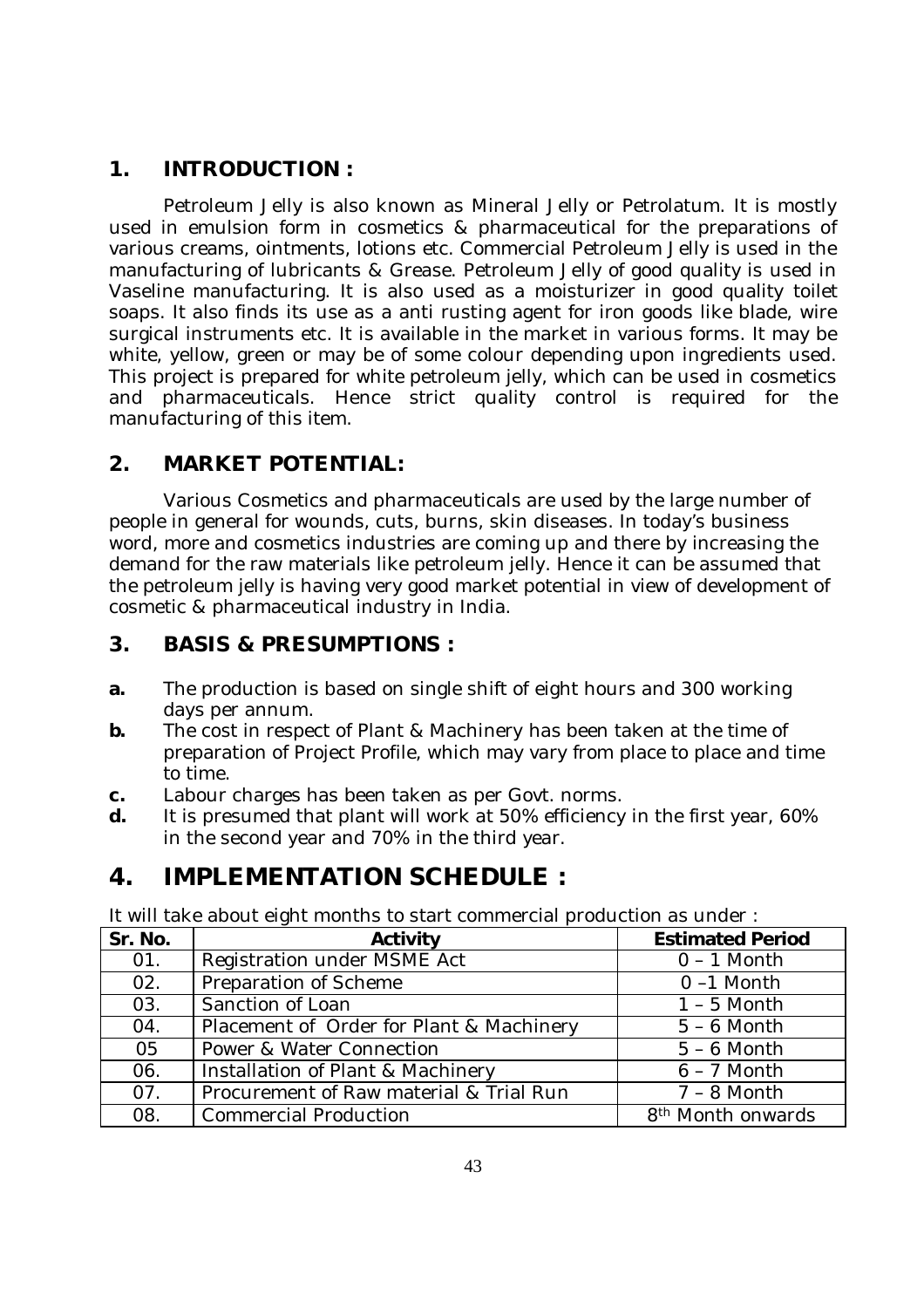- **4. TECHNICAL ASPECTS:**
- **a. Production Capacity : 150 M.T. per Annum**
- **b. Quality Control & Standards :** As per IP, BP, USP specs

The requirements for Sodium Hypochlorite Solution are as under :

| Sr. No. | <b>Characteristics</b>                    | <b>Standard</b>          |
|---------|-------------------------------------------|--------------------------|
| 01.     | Appearance                                | White soft, translucent, |
|         |                                           | unctuous mass.           |
| 02.     | Solubility                                | As per IP                |
| 03.     | Acidity / Alkalinity / light absorption   | As per IP                |
| 04.     | Fixed oil / fats & rosin, foreign organic | As per IP                |
|         | matter                                    |                          |
| 05.     | <b>Melting Point</b>                      | 38-56°C                  |
| 06.     | Sulphated Ash                             | 0.1 % max.               |

#### **c. PRODUCT MIX :**

The product mix varies depending upon quality and use of final product. One of the formulae for petroleum jelly may be as under:

| Sr. No. | Item                 | Quantity (%) |
|---------|----------------------|--------------|
| 01.     | Paraffin Wax         | 20 %         |
| 02.     | Microcrystalline Wax | 20 %         |
| 03.     | White Oil            | 60%          |

#### **(d) Manufacturing Method :**

First of all , the ingredients are weighed as per the formulations. Now paraffin wax is taken in to reaction vessel with electrical heater (Jacketed). Now micro crystalline wax is added in to reaction vessel. Both the waxes are then melted with continuous mixing and the temperature is maintained between 120<sup>0</sup> – 130<sup>0</sup> C. Now liquid paraffin is added with continuous stirring (150-200 rpm) at constant temperature, so that ingredients are mixed together to form emulsion or jel. The whole mass is cooled down and sample is taken for testing. After testing, material is packed in suitable containers.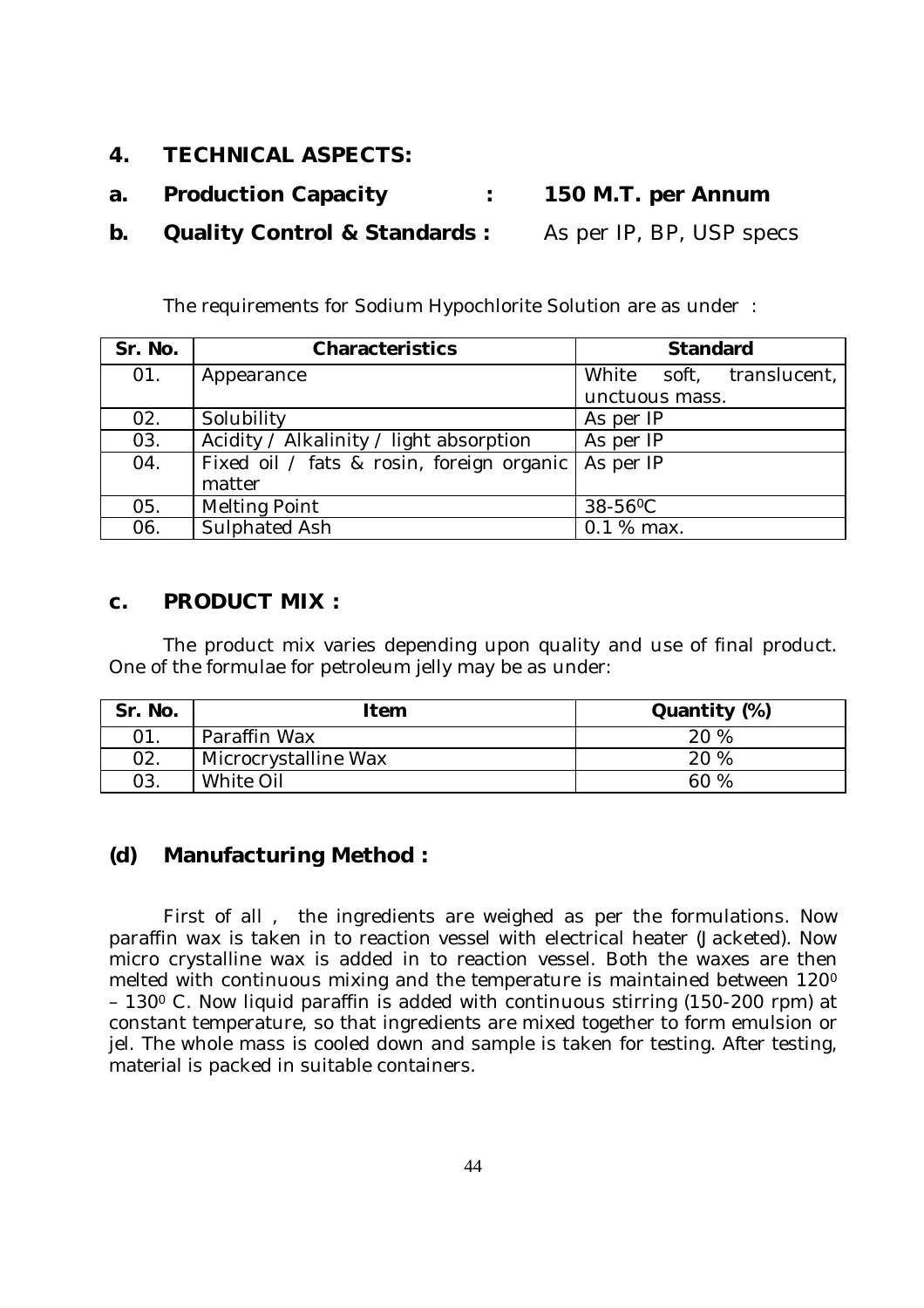## **FINANCIAL ASPECTS**

| Sr.<br>No. | <b>Description</b>                                      |             | Quantity     |                |       | <b>Value</b><br>(Rs.) |
|------------|---------------------------------------------------------|-------------|--------------|----------------|-------|-----------------------|
| Α.         | <b>Land &amp; Building</b>                              |             |              |                |       |                       |
|            | Covered Area of 2000 sq. ft. on                         |             |              |                |       |                       |
|            | rent                                                    |             | L.S.         |                |       | 10,000                |
| В.         | <b>Machinery &amp; Equipments</b>                       |             |              |                |       |                       |
|            | <b>Cylindrical Alluminium jacketed Reaction</b>         |             |              |                |       |                       |
| (i)        | Vessel                                                  |             | 1 No         |                |       | 30,000                |
|            | with motor & stirer                                     |             |              |                |       |                       |
|            | Alluminium Storage Vessels Cap:250 Kg.                  |             |              |                |       |                       |
| (ii)       | Each.                                                   |             | 4 Nos.       |                |       | 30,000                |
| (iii)      | <b>Laboratory Equipments</b><br><b>Office Furniture</b> |             | L.S.<br>L.S. |                |       | 50,000                |
| (iv)       | Installation & Electrification Charges @                |             |              |                |       | 25,000                |
|            | 10% of the cost of Machinery &                          |             |              |                |       |                       |
|            | Equipments                                              |             |              |                |       | 11,000                |
|            |                                                         |             | <b>Total</b> |                |       | 156,000               |
|            | <b>Raw &amp; Packing Materials per</b>                  |             |              |                |       |                       |
| C.         | <b>Month</b>                                            |             |              |                |       |                       |
| Sr.        |                                                         | <b>Rate</b> |              |                | Qty   | <b>Value</b>          |
| No.        | <b>Item</b>                                             | (Rs.)       | (Kg.)        |                |       | (Rs.)                 |
| (i)        | Paraffin Wax                                            | 90          |              |                | 1,250 | 112500                |
| (ii)       | Microcrystalline Wax                                    | 225         |              |                | 1,250 | 281250                |
| (iii)      | <b>White Oil</b>                                        | 80          |              |                | 3,750 | 300000                |
| (iv)       | <b>Packing Material</b>                                 | L.S.        |              | <b>Total</b>   |       | 25,000<br>718750      |
| D.         | Staff & Labour per Month.                               |             |              |                |       |                       |
| Sr.        |                                                         | Rate        |              |                |       | <b>Value</b>          |
| No.        | Item                                                    | (Rs.)       |              | Nos.           |       | (Rs.)                 |
| (i)        | Manager                                                 | 6000        |              | 1              |       | 6000                  |
| (ii)       | Supervisor / Chemist                                    | 4000        |              | 1              |       | 4000                  |
| (iii)      | <b>Skilled Workers</b>                                  | 3000        |              | 1              |       | 3000                  |
| (iv)       | <b>Unskilled Workers</b>                                | 2500        |              | $\overline{2}$ |       | 5000                  |
| (v)        | <b>Sales Executive</b>                                  | 4000        |              | 1              |       | 4000                  |
|            |                                                         |             |              | <b>Total</b>   |       | 22000                 |
| (E)        | <b>Utilities per Month</b>                              |             |              |                |       |                       |
| Sr.        |                                                         | Rate        |              |                |       | <b>Value</b>          |
| No.        | <b>Item</b>                                             | (Rs.)       |              | Qty            |       | (Rs.)                 |
| (i)        | Power                                                   | 5.5         |              |                | 600   | 3300                  |
| (ii)       | Fuel & Water                                            | L.S.        |              |                | L.S.  | 1000                  |
|            |                                                         |             |              | <b>Total</b>   |       | 4300                  |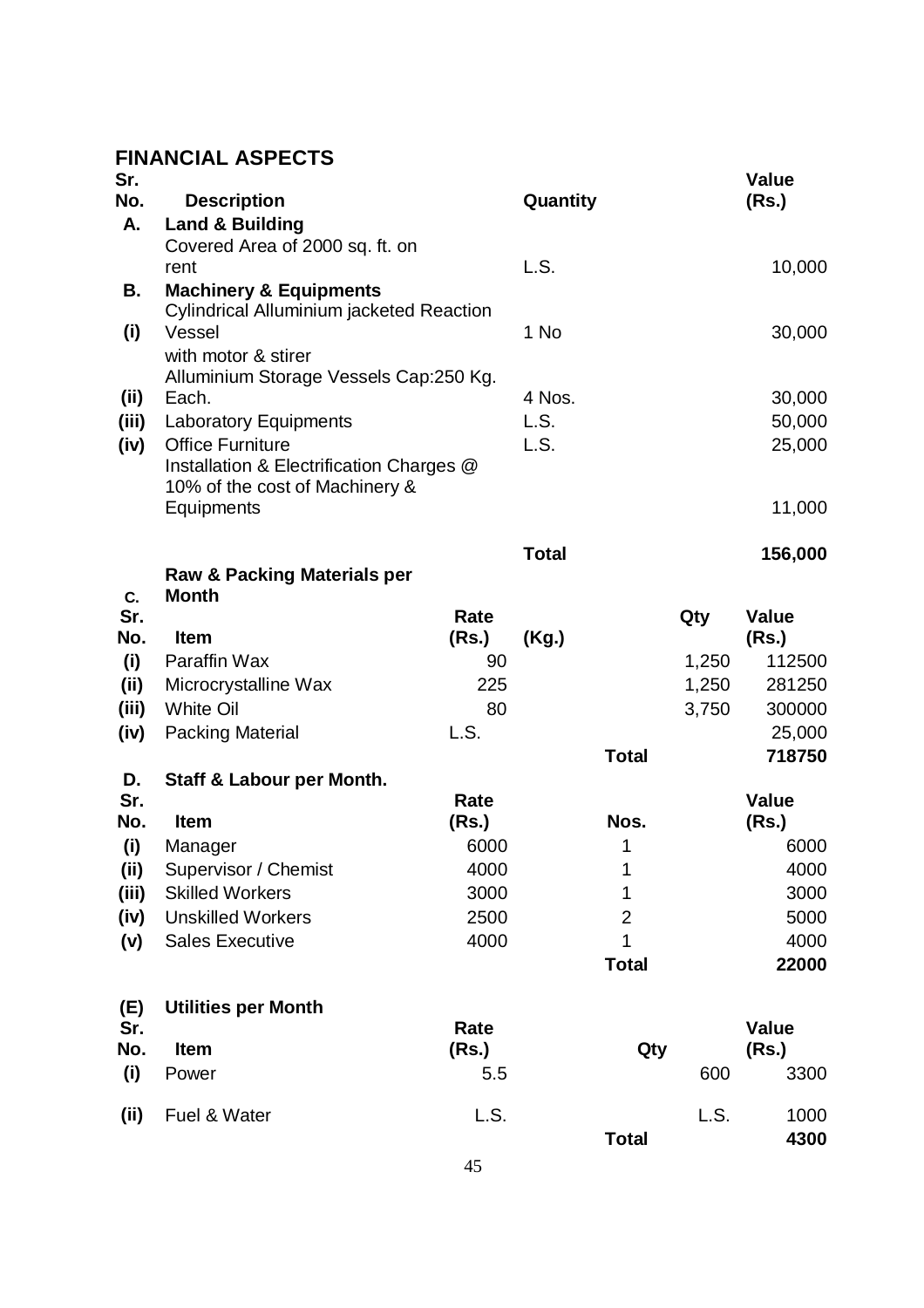| (F)   | <b>Other Expenses per Month</b>                           |    |              |        |                |
|-------|-----------------------------------------------------------|----|--------------|--------|----------------|
| Sr.   |                                                           |    |              |        | <b>Value</b>   |
| No.   | <b>Item</b>                                               |    |              |        | (Rs.)          |
| (i)   | Rent                                                      |    |              |        | 10000          |
| (ii)  | Postage & Staionery                                       |    |              |        | 1000           |
| (iii) | Telephone                                                 |    |              |        | 2000           |
| (iv)  | Repair & Maintenance                                      |    |              |        | 1500           |
| (v)   | Insurance                                                 |    |              |        | 500            |
| (vi)  | <b>Marketing &amp; Travelling Expenses</b>                |    | <b>Total</b> |        | 10000<br>25000 |
| (G)   | <b>Working Capital per Month</b>                          |    |              |        | 770050         |
|       | <b>Total Capital Investment</b>                           |    |              |        | <b>Value</b>   |
| (H)   | (T.C.I.)                                                  |    |              |        | (Rs.)          |
| (i)   | <b>Fixed Capital</b>                                      |    |              |        | 156,000        |
| (ii)  | <b>Working Capital for three Months</b>                   |    |              |        | 2310150        |
|       |                                                           |    | <b>Total</b> |        | 2,466,150      |
|       | <b>Financial Analysis</b>                                 |    |              |        |                |
|       | <b>Cost of Production per</b>                             |    |              |        |                |
| (a)   | Annum                                                     |    |              |        | Value (Rs.)    |
| (i)   | <b>Raw Materials</b>                                      |    |              |        | 8625000        |
| (ii)  | Staff & Labour                                            |    |              |        | 264000         |
| (iii) | <b>Utilities</b>                                          |    |              |        | 51600          |
| (iv)  | <b>Other Expenses</b><br>Depreciation on Machinery &      |    |              |        | 300000         |
| (v)   | equipments@ 10%                                           |    |              |        | 15600          |
|       | Interest on Total Capital Investment @                    |    |              |        |                |
| (vi)  | 12% p.a.                                                  |    |              |        | 295938         |
|       |                                                           |    | <b>Total</b> |        | 9552138        |
|       | Turnover per Annum @                                      |    |              |        |                |
| (b)   | Rs.75000 per M.T.                                         | 75 |              | 137000 | 10275000       |
|       | for 75 MT                                                 |    |              |        |                |
| (c)   | <b>Net Profit per Annum</b>                               |    |              |        |                |
|       | Net profit = Total turnover - Total Cost of<br>Production |    |              |        | 722862         |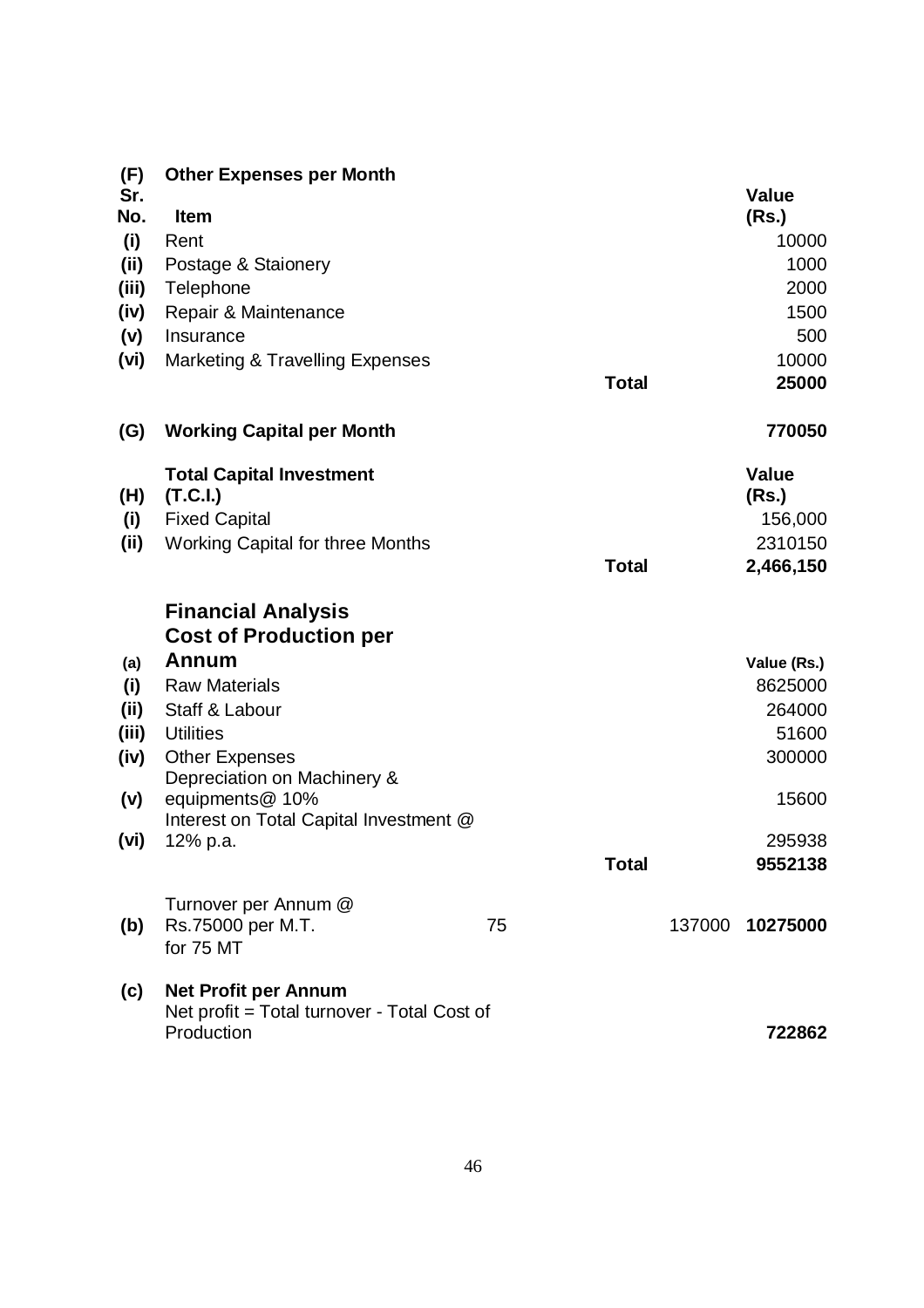| (d)                         | <b>Profit on turnover</b><br><b>Net Profit</b><br>% Profit = ------------------------- x 100<br><b>Total Turnover</b>                                                           |              | 7.04% |                                                    |
|-----------------------------|---------------------------------------------------------------------------------------------------------------------------------------------------------------------------------|--------------|-------|----------------------------------------------------|
| (e)                         | Rate of Return (ROR) on T.C.I.<br>Net profit<br>ROR = ---------------- $x 100$<br><b>T.C.I.</b>                                                                                 |              | 29.31 | $\%$                                               |
| (f)<br>(i)<br>(ii)<br>(iii) | <b>Break - Even Analysis</b><br><b>Fixed Cost</b><br>Depreciation on machinery & Equipments<br>@ 10%<br>Interest on Total Capital<br>Investment @ 12%<br>40 % of Salary & Wages |              |       | <b>Value</b><br>(Rs.)<br>15600<br>295938<br>105600 |
| (iv)                        | 40 % of other Expenses                                                                                                                                                          | <b>Total</b> |       | 120000<br>537138                                   |
| (g)                         | Break - Even Point (B.E.P.)<br><b>Fixed Cost</b>                                                                                                                                |              |       |                                                    |

| $B.E.P. = $ ----------------------------------- |        |  |
|-------------------------------------------------|--------|--|
| X 100                                           | 42.63% |  |
| Fixed Cost + Profit                             |        |  |

#### **FINANCIAL ASPECTS Sr.**

| <b>Description</b>                    | Quantity     | <b>Value</b> | Value<br>(Rs.) |
|---------------------------------------|--------------|--------------|----------------|
| <b>Land &amp; Building</b>            |              |              |                |
| Covered Area of 500 sq. mtrs. on      | L.S.         |              |                |
| rent                                  | Rs.10,000.00 |              | 20,000         |
| <b>Machinery &amp; Equipments</b>     |              |              |                |
| M.S.Saponification Vessel, Cap:       |              |              |                |
| 100 Ltrs                              | 1 No         |              | 26,000         |
| per batch                             |              |              |                |
| M.S.Mixing Vessel, Cap: 250 Ltrs. per |              |              |                |
| batch.                                | 1 No.        |              | 44,000         |
| M.S. Storage Tank                     | 3 Nos.       |              | 66,000         |
| <b>Automatic Filling Machine</b>      | 1 No.        |              | 83,000         |
|                                       |              |              |                |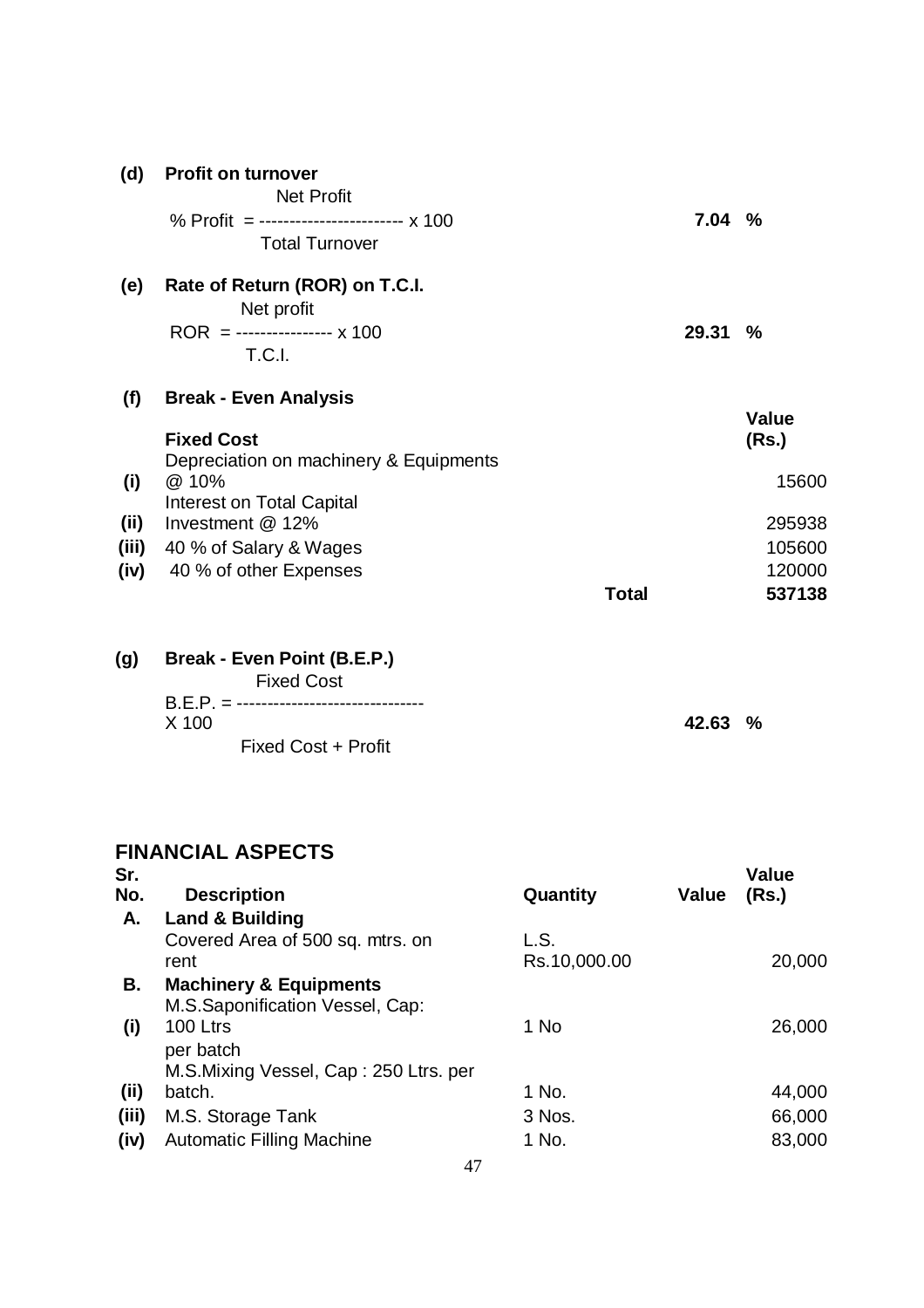| (v)         | Installation & Electrification Charges @<br>10% of the |               |                |       | 11,000                |
|-------------|--------------------------------------------------------|---------------|----------------|-------|-----------------------|
|             | cost of Machinery & Equipments                         |               |                |       |                       |
| C.          | <b>Raw &amp; Packing Materials per</b><br><b>Month</b> |               | <b>Total</b>   |       | 250,000               |
| Sr.         |                                                        | Rate          |                |       | <b>Value</b>          |
| No.         | Item                                                   | (Rs.)         | Qty (Kg.)      |       | (Rs.)                 |
| (i)         | Paraffin Wax                                           | 90            |                | 1,250 | 112500                |
| (ii)        | Microcrystalline Wax                                   | 225           |                | 1,250 | 281250                |
| (iii)       | <b>White Oil</b>                                       | 80            |                | 3,750 | 300000                |
| (iv)        | <b>Packing Material</b>                                | L.S.          |                |       | 25,000                |
|             |                                                        |               | <b>Total</b>   |       | 718750                |
| D.          | Staff & Labour per Month.                              |               |                |       |                       |
| Sr.<br>No.  | <b>Item</b>                                            | Rate<br>(Rs.) | Nos.           |       | <b>Value</b><br>(Rs.) |
|             |                                                        | 6000          | 1              |       | 6000                  |
| (i)<br>(ii) | Manager<br>Supervisor / Chemist                        | 4000          | 1              |       | 4000                  |
| (iii)       | <b>Skilled Workers</b>                                 | 3000          | 1              |       | 3000                  |
| (iv)        | <b>Unskilled Workers</b>                               | 2500          | $\overline{2}$ |       | 5000                  |
| (v)         | <b>Sales Executive</b>                                 | 4000          | 1              |       | 4000                  |
|             |                                                        |               | <b>Total</b>   |       | 22000                 |
|             |                                                        |               |                |       |                       |
| (E)         | <b>Utilities per Month</b>                             |               |                |       |                       |
| Sr.         |                                                        | Rate          |                |       | <b>Value</b>          |
| No.         | <b>Item</b>                                            | (Rs.)         | Qty            |       | (Rs.)                 |
| (i)         | Power                                                  | 5.5           |                | 600   | 3300                  |
| (ii)        | Fuel & Water                                           | L.S.          |                | L.S.  | 1000                  |
|             |                                                        |               | <b>Total</b>   |       | 4300                  |
|             |                                                        |               |                |       |                       |
| (F)         | <b>Other Expenses per Month</b>                        |               |                |       |                       |
| Sr.         |                                                        |               |                |       | <b>Value</b>          |
| No.         | Item                                                   |               |                |       | (Rs.)                 |
| (i)         | Rent                                                   |               |                |       | 10000                 |
| (ii)        | Postage & Staionery                                    |               |                |       | 1000                  |
| (iii)       | Telephone                                              |               |                |       | 2000                  |
| (iv)        | Repair & Maintenance                                   |               |                |       | 1500                  |
| (v)         | Insurance                                              |               |                |       | 500                   |
| (vi)        | Marketing & Travelling Expenses                        |               |                |       | 10000                 |
|             |                                                        |               | <b>Total</b>   |       | 25000                 |

**(G) Working Capital per Month 770050**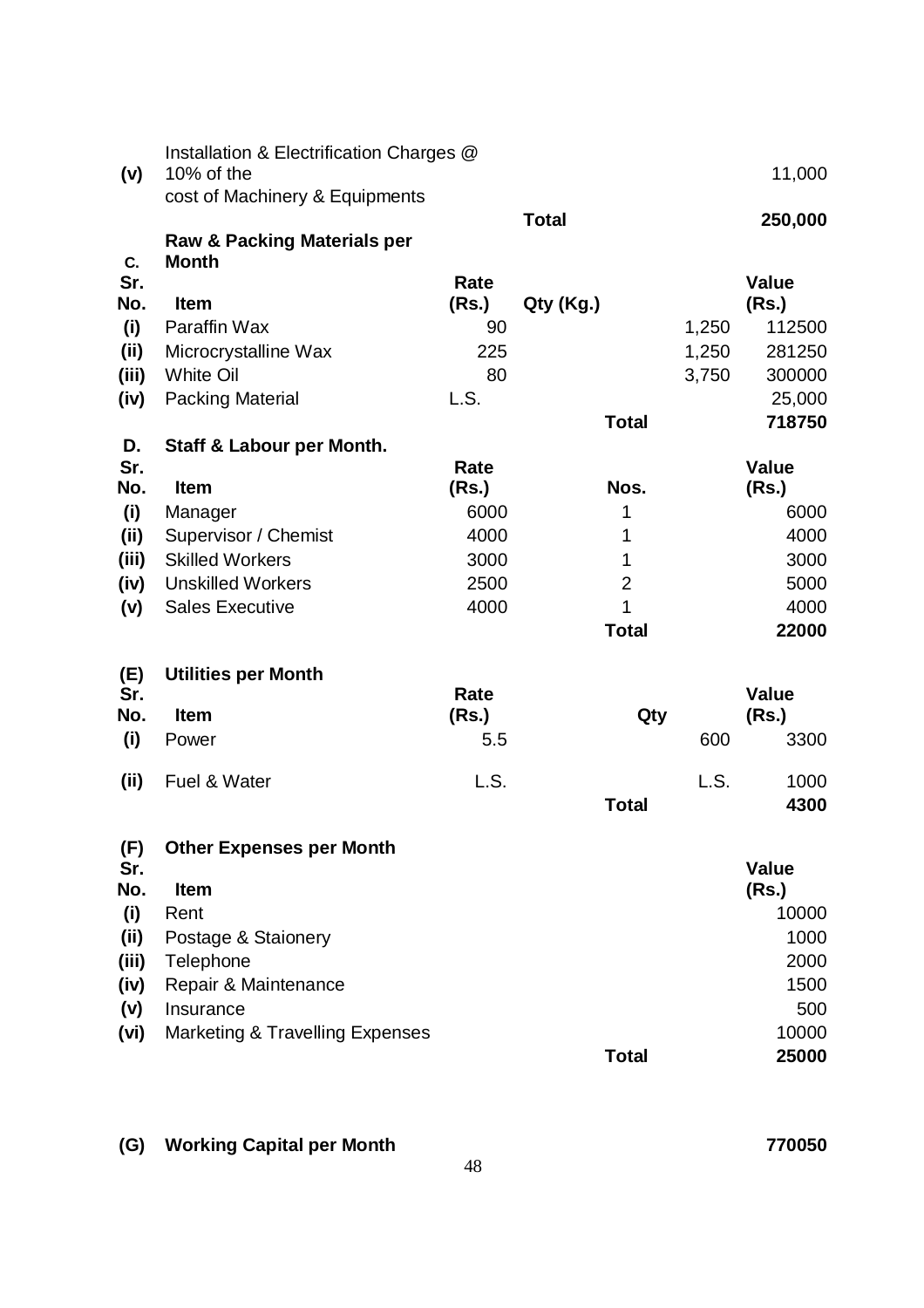| (H)<br>(i)<br>(ii)                                 | <b>Total Capital Investment</b><br>(T.C.I.)<br><b>Fixed Capital</b><br>Working Capital for three Months                                                                                                     | <b>Total</b> | <b>Value</b><br>(Rs.)<br>250,000<br>2310150<br>2,560,150                          |
|----------------------------------------------------|-------------------------------------------------------------------------------------------------------------------------------------------------------------------------------------------------------------|--------------|-----------------------------------------------------------------------------------|
|                                                    | <b>Financial Analysis</b><br><b>Cost of Production per</b>                                                                                                                                                  |              |                                                                                   |
| (a)<br>(i)<br>(ii)<br>(iii)<br>(iv)<br>(v)<br>(vi) | <b>Annum</b><br><b>Raw Materials</b><br>Staff & Labour<br><b>Utilities</b><br><b>Other Expenses</b><br>Depreciation on Machinery &<br>equipments@ 10%<br>Interest on Total Capital Investment @<br>12% p.a. | <b>Total</b> | Value (Rs.)<br>8625000<br>264000<br>51600<br>300000<br>25000<br>307218<br>9572818 |
| (b)                                                | Turnover per Annum @<br>Rs.75000 per M.T.<br>75<br>for 75 MT                                                                                                                                                | 137000       | 10275000                                                                          |
| (c)                                                | <b>Net Profit per Annum</b><br>Net profit = Total turnover - Total Cost of<br>Production                                                                                                                    |              | 702182                                                                            |
| (d)                                                | Profit on turnover<br><b>Net</b><br>Profit<br>% Profit = ------------------------<br>x 100<br>Total<br>Turnover                                                                                             | 6.83 %       |                                                                                   |
| (e)                                                | Rate of Return (ROR) on T.C.I.<br>Net profit<br>$ROR =$ ----------------- x<br>100<br>T.C.I.                                                                                                                | 27.43 %      |                                                                                   |

**(f) Break - Even Analysis**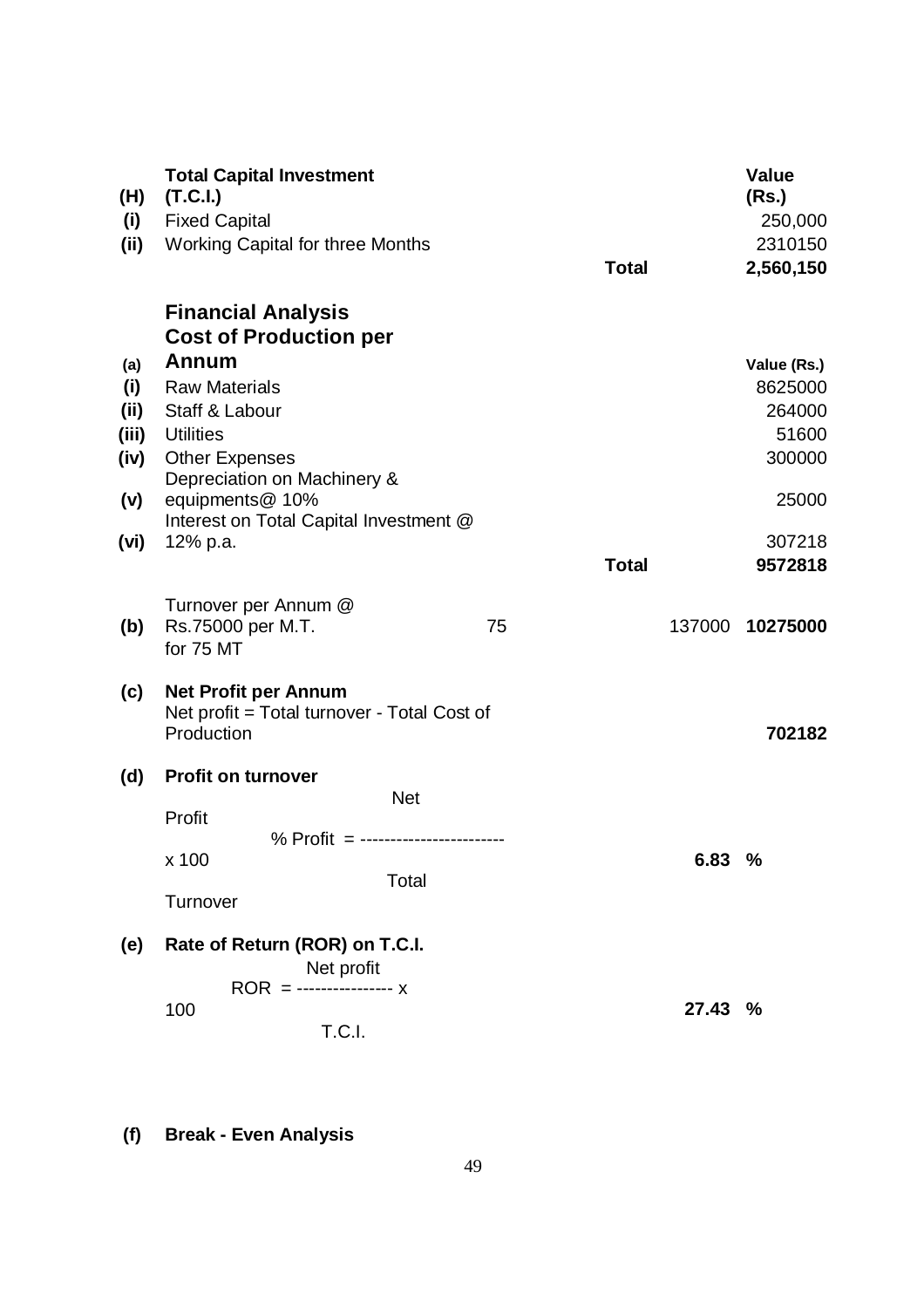|       | <b>Fixed Cost</b>                                                            |              | <b>Value</b><br>(Rs.) |
|-------|------------------------------------------------------------------------------|--------------|-----------------------|
| (i)   | Depreciation on machinery & Equipments<br>@ 10%<br>Interest on Total Capital |              | 25000                 |
| (ii)  | Investment @ 12%                                                             |              | 307218                |
| (iii) | 40 % of Salary & Wages                                                       |              | 105600                |
| (iv)  | 40 % of other Expenses                                                       |              | 120000                |
|       |                                                                              | <b>Total</b> | 557818                |
| (g)   | Break - Even Point (B.E.P.)<br>$Eivad$ Coot                                  |              |                       |

| <b>Fixed Cost</b>                  |
|------------------------------------|
| $B.E.P. =$ ----------------------- |
| x 100                              |
| Fixed Cost + Profit                |

x 100 **44.27 %**